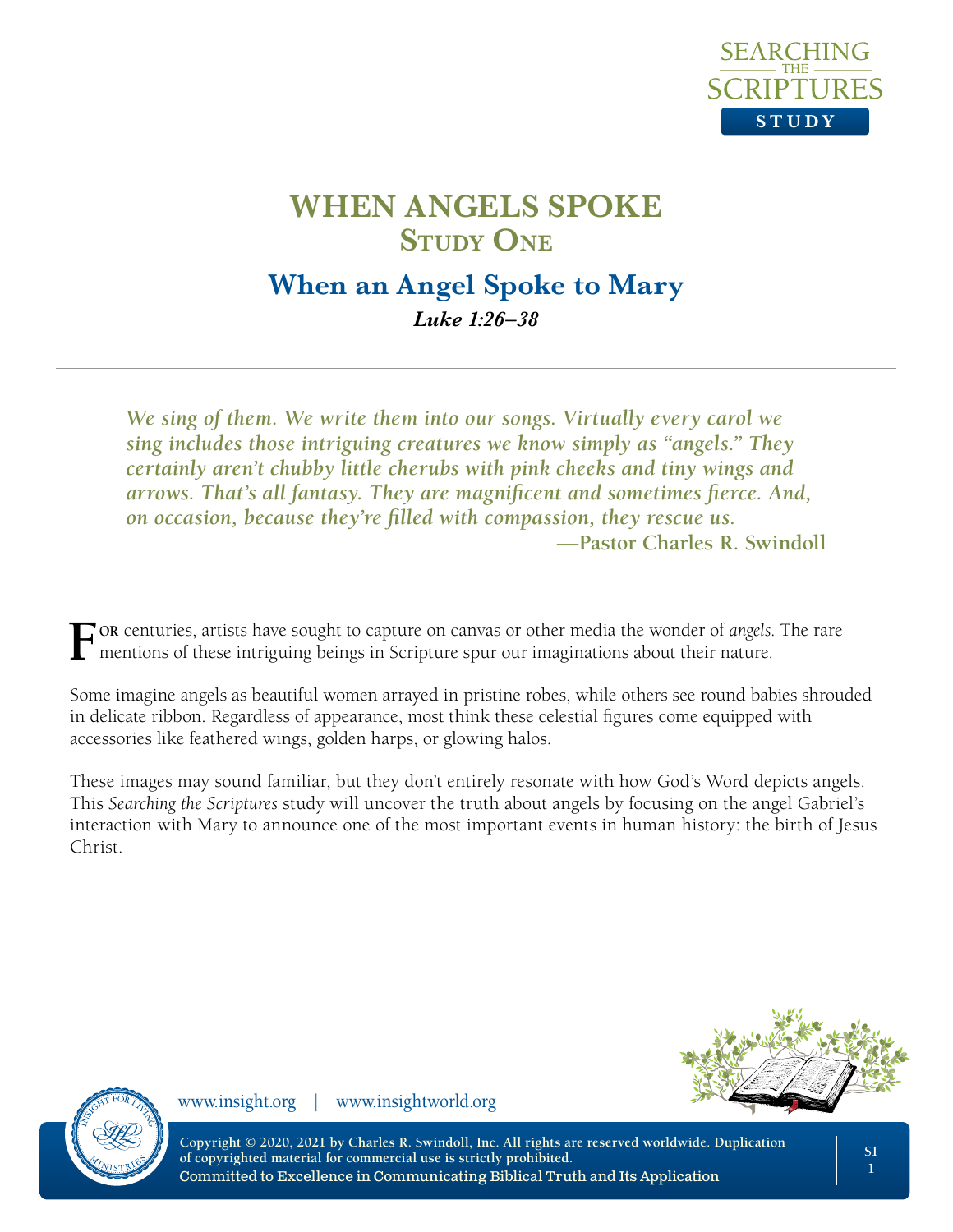## **When an Angel Spoke to Mary**







### **PREPARE YOUR HEART**

Who can resist the *joy* of Christmas? As the calendar flips from November to December, you can already hear the jingle-bells and taste the peppermint. While this special season may flood your mind and heart with fond childhood memories, use this time you've set aside for God to ask Him to help keep your focus on Him amid the hustle and bustle of the holiday.

*Father, thank You for Your Son Jesus—the greatest Christmas gift ever given. Please, help me remember that He is the reason I celebrate this wonderful holiday. Help me keep my eyes on Him. In His gracious name I pray. Amen.*



## **TURN TO THE SCRIPTURES**

These Christmas studies will focus on angels and their God-given role in the story of the birth of King Jesus. Before starting, it's worth clarifying some details about the Bible's depiction of these unique beings.

First, *angels are real*. They don't belong in the catalog with fictional beings like fairies, wood nymphs, and water sprites.

Second, *angels are messengers*. The English word "angel" comes directly from the Greek word *angelos*, which means messenger. Angels depicted in the Bible, however, aren't normal messengers. Instead, angels were sent by God specifically to communicate special messages about His purpose at epochal moments in history.

*Angels deliver something far more significant than what is tangible: . . . God's message.*  **—Pastor Chuck Swindoll**

Third, *angels have a distinct nature*. This nature differs from divine nature and human nature. Reading the supernatural descriptions of angels in Scripture, one might think angels deserve worship along with God. But the angels themselves make it clear that the only one worthy of praise is God—and God *alone*.

Luke 1:26–38 tells of the appearance of the angel Gabriel to the Virgin Mary. God sent Gabriel to Mary at the right time with a unique and powerful message of *revelation*—to reveal the miraculous birth of the Son of God.

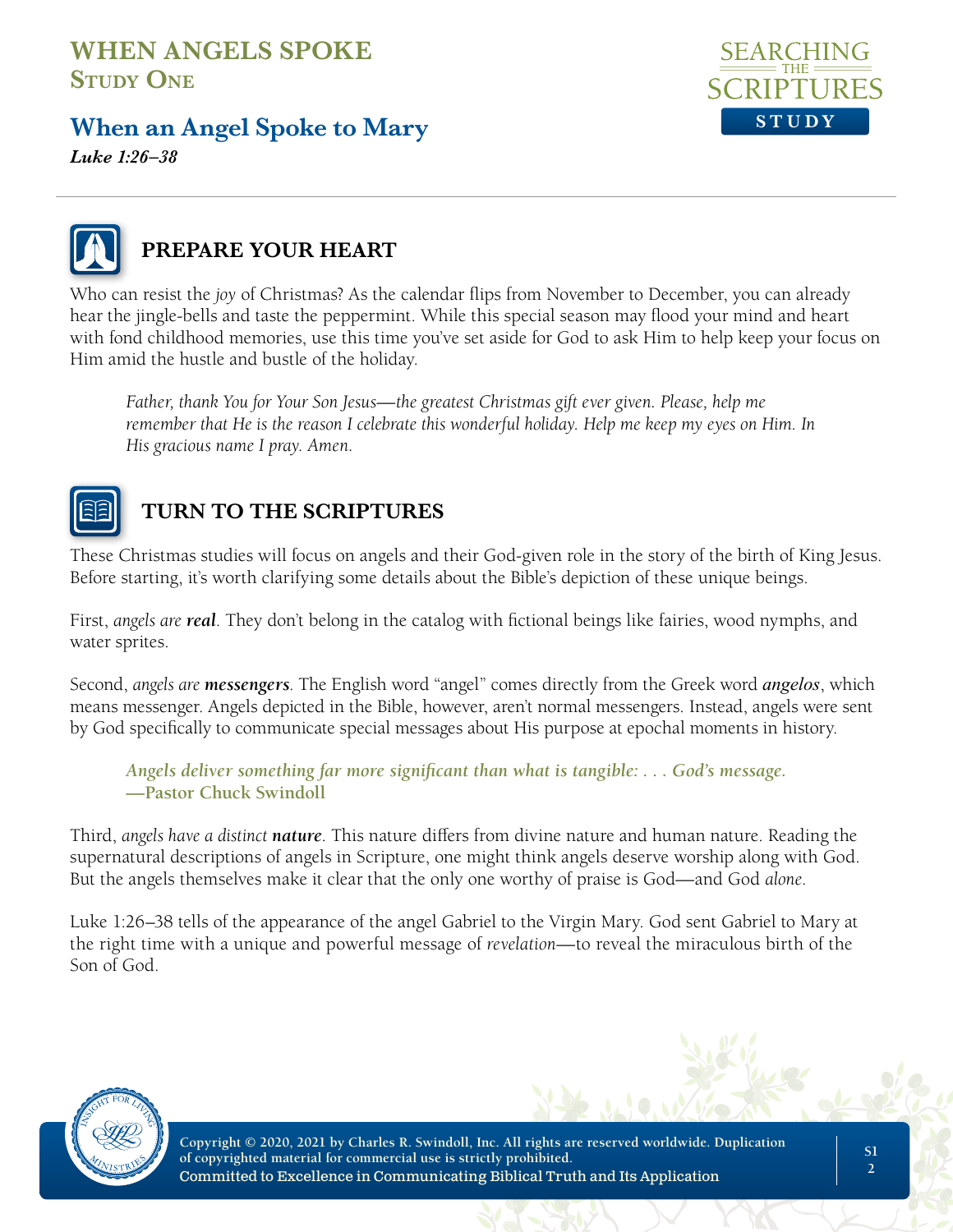#### **When an Angel Spoke to Mary**



*Luke 1:26–38*

#### **Observation: A Special Message for Mary**

Pastor Chuck Swindoll's book *Searching the Scriptures: Find the Nourishment Your Soul Needs* lays out the four steps to follow for reading the Bible well. The first step is observation, and when you observe, you read the passage "carefully, with attention to detail."1

Read *Luke 1:26–38*, and notice how *little* detail Luke included about Gabriel's appearance. Remember, angels were God's messengers, so what they *said* was always more important than what they *did*. In your own words, summarize Gabriel's message in *1:30–33*.

What question did Mary raise in *1:34*? How did Gabriel respond in *1:35*?

What evidence did Gabriel provide in *1:36* that God could do the impossible?



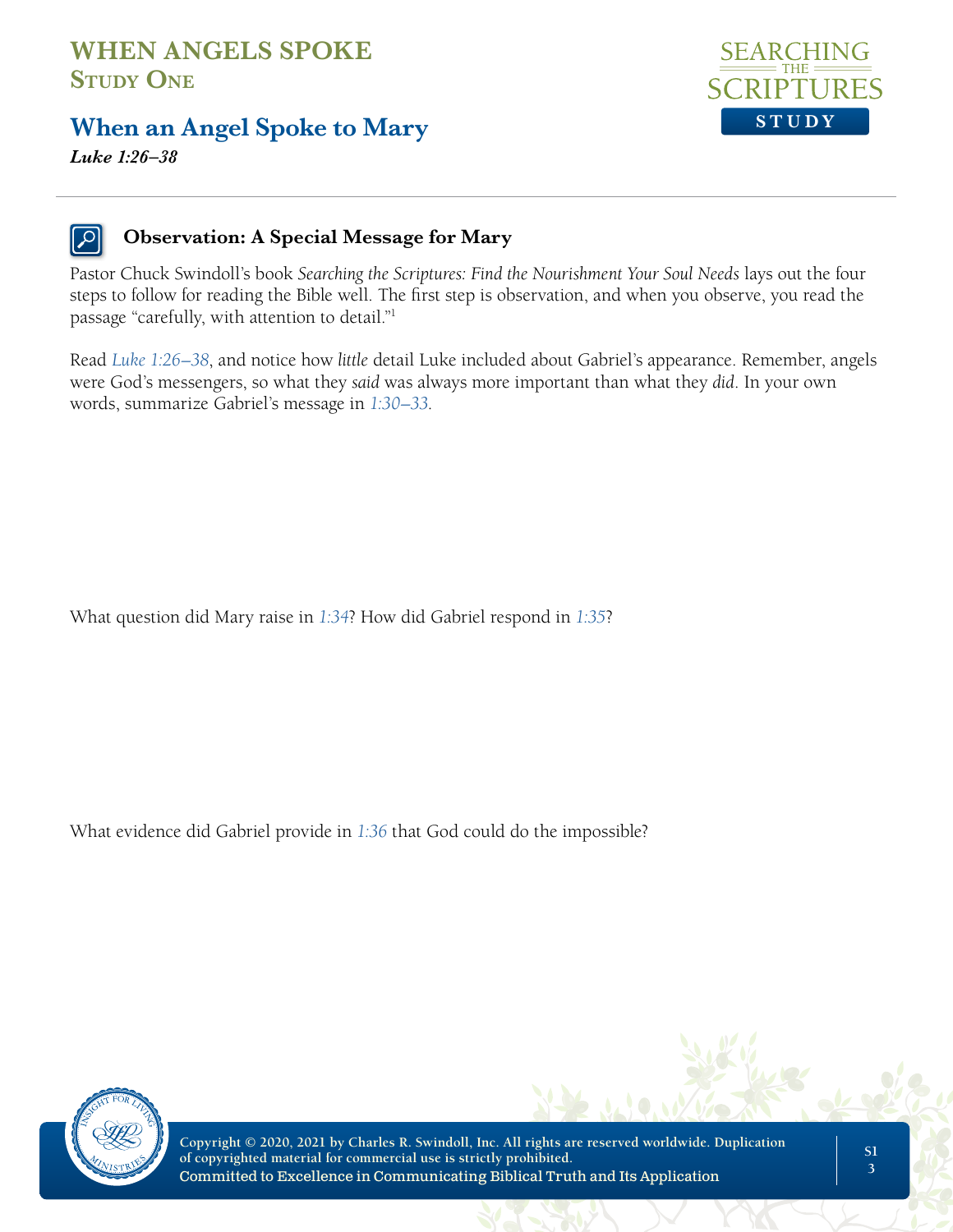#### **When an Angel Spoke to Mary**

*Luke 1:26–38*



What did Mary say at the end of her conversation with Gabriel? What kind of attitude did she show?

#### **Interpretation: Significant Reasons for the Special Message**

The second step of the Bible-study process is to ask questions that dive deeper into the interpretive waters by looking past the surface-level observations and considering what the passage means.

Place yourself in the sandals of Mary. Up to this point in your teenage years, you've led a modest, pious, and unremarkable life. You look forward to marrying Joseph and anticipate living out the rest of your days with him and your future children in humble service to God.

Then one day, a stranger arrives at your home speaking with an authority you've never heard before. This mysterious person doesn't mince words: "You will give birth to the Son of God, and He will deliver God's people. Yes, you may be a virgin, but you will conceive through the power of the Holy Spirit." Mary would be a servant of God unlike anyone before or after her.

How would you have reacted if you had heard these powerful words and experienced this unimaginable encounter?

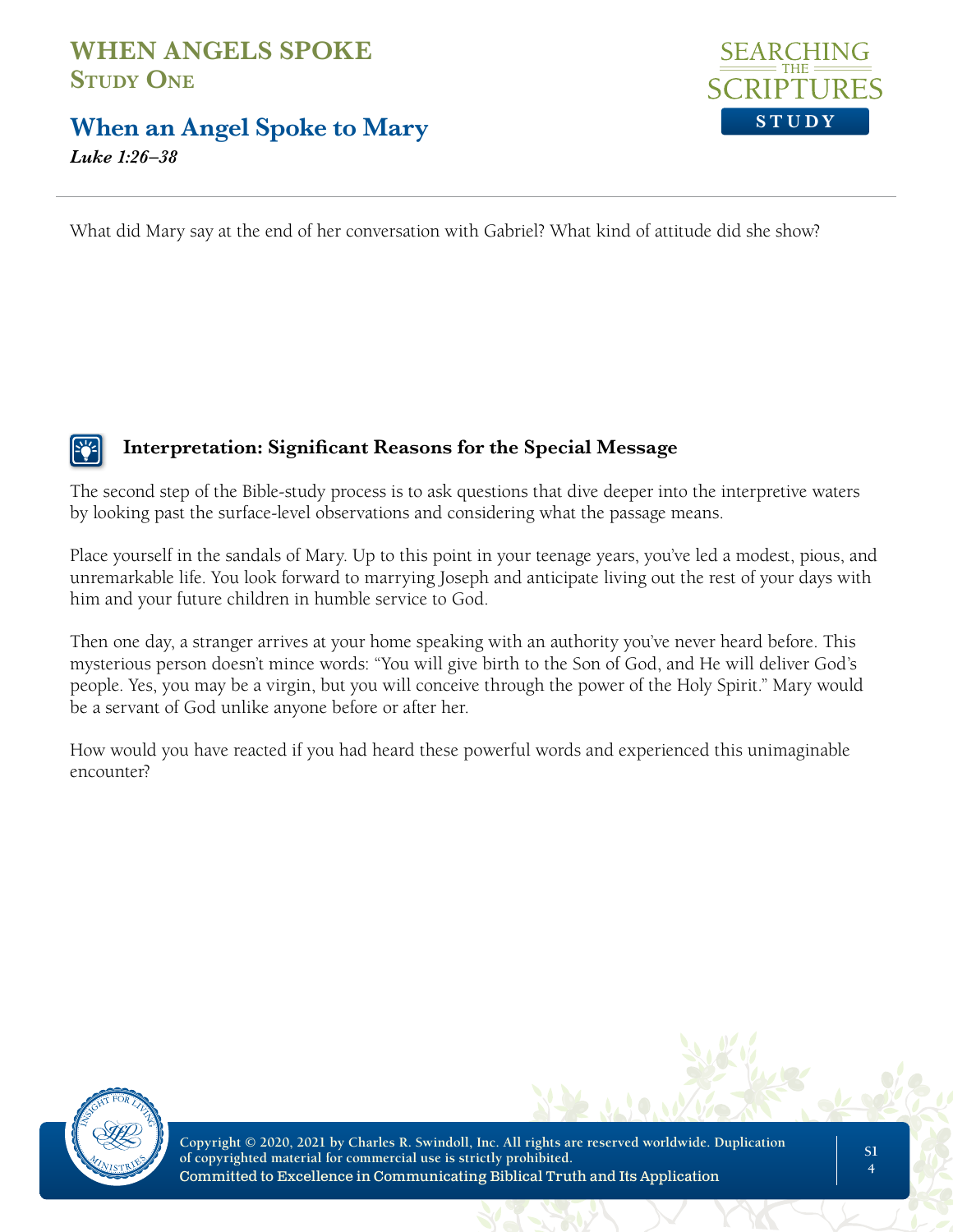#### **When an Angel Spoke to Mary**

*Luke 1:26–38*



The name "Jesus" is the Greek rendering of the Hebrew name *Yeshua*, which is derived from the term meaning "salvation." Based on the words of the angel, how would Mary's child ultimately save God's people? See *Constable's Notes* on Luke 1:31–33 to guide your answer.

Why was it necessary for Jesus to be conceived by the Holy Spirit, rather than a man? How would Jesus, God-made-flesh, live a life different from any other human ever? See *1:35*.

*We've become so familiar with this story that it begins to mean little. How else could God have brought someone on this earth without a sin nature if it had not been through the genius of a virgin birth? Never happened before, will never happen again.*  **—Pastor Chuck Swindoll**



#### **Correlation: "For Unto Us a Child Is Born"**

The message of revelation about the birth of a child who would deliver God's people did not originate on the lips of Gabriel. Instead, the announcement of hope the angel shared with Mary echoed the words of the prophet Isaiah from hundreds of years earlier.

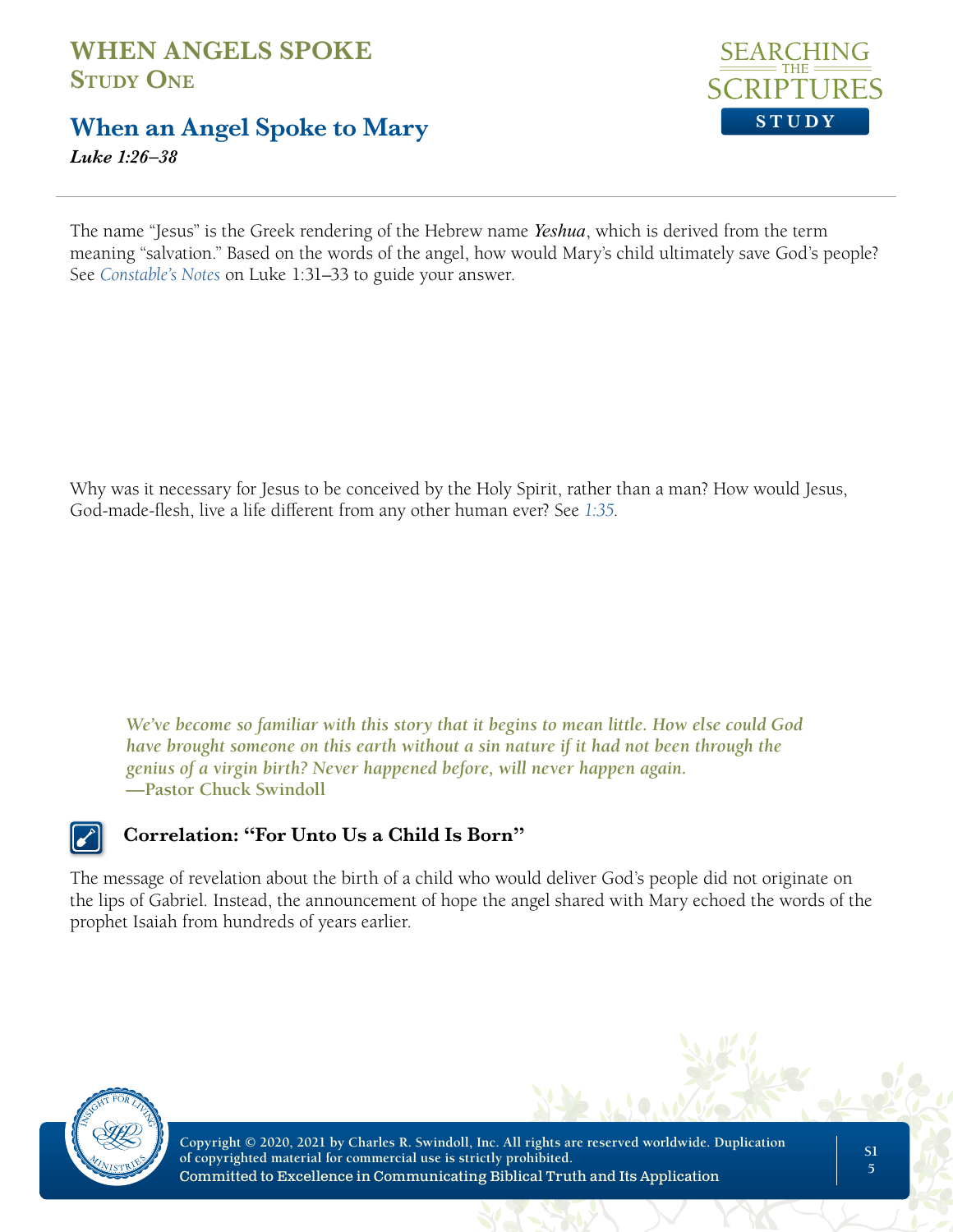## **When an Angel Spoke to Mary**

*Luke 1:26–38*



In a time when Israel was surrounded by wicked, violent regimes, Isaiah arrived to prophesy how God's light would pierce the darkness. Read *Isaiah 9:1–7*. With what message of hope did Isaiah begin this portion of his prophecy?

According to *9:6–7*, who would provide this hope for Israel? How would he bring this hope? (Hint: Pay special attention to the titles Isaiah uses in 9:6.)

In the same way that Mary heard hope through Gabriel's message, we, too, can find encouragement through the ancient angel's message—encouragement that will spur us on in our faith in Jesus Christ.



#### **Application: Receiving God's Message Today**

Gabriel brought a message of history-altering *revelation* to Mary. Although Mary likely had a hard time receiving the news about giving birth to the Son of God who would become king, she didn't shrug off the words of the angel. Look again at how she responded in Luke 1:38:

*"I am the Lord's servant. May everything you have said about me come true."*

You likely have not had a spectacular encounter with an angel like Mary did 2,000 years ago. Yet, God still speaks to us today *through His Word*.

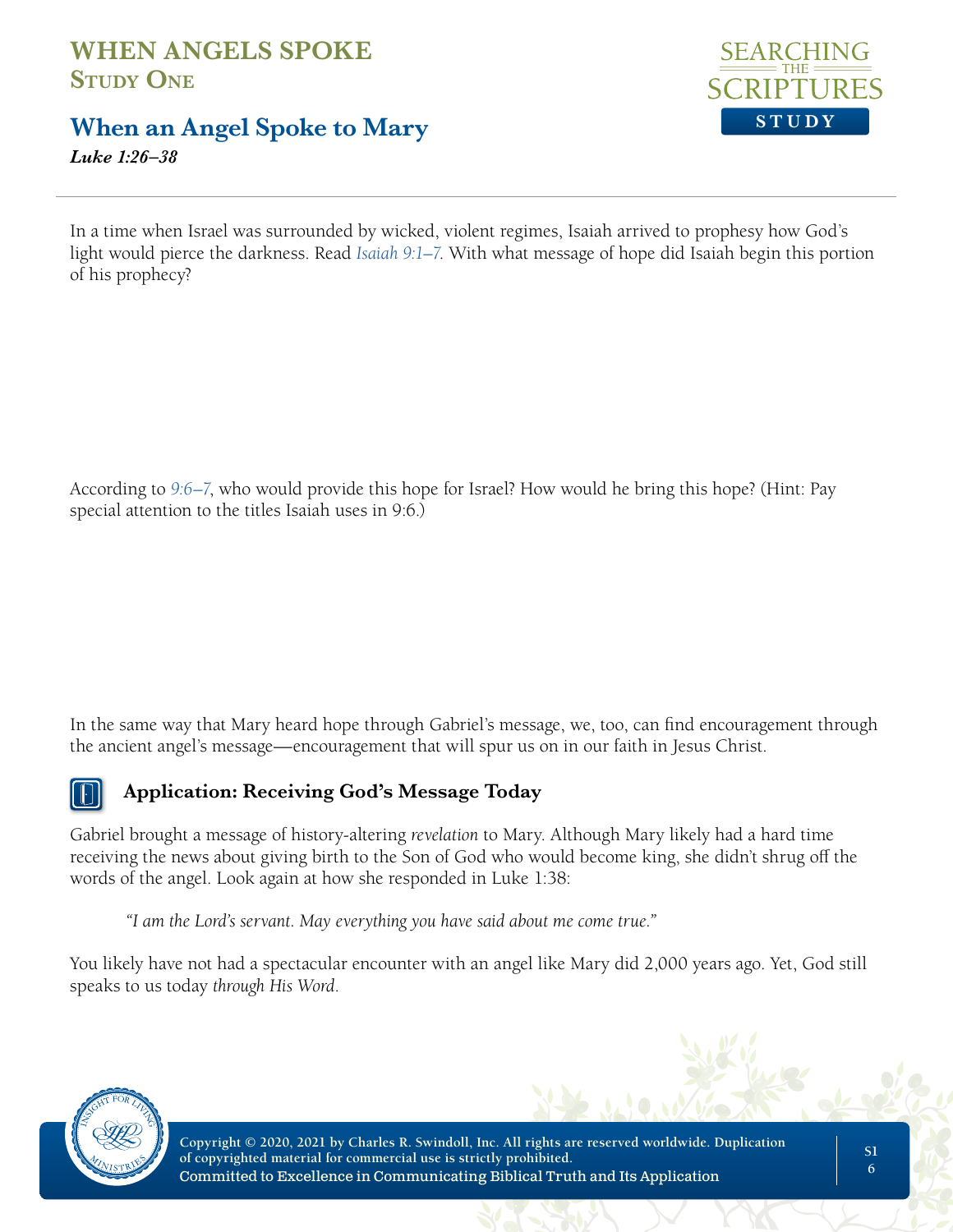## **When an Angel Spoke to Mary**

SEARCHI **STUDY**

*Luke 1:26–38*

In the space below, record a time when you had a powerful encounter with God through Scripture. What verse, passage, or story stood out to you, and how did it reveal God's message? How did you respond to this revelation?

In what way do you sense God calling you to take the next step in your journey of faith? What would it look like for you to adopt Mary's disposition and say, "I am the Lord's servant"?

What a messenger! *What a message!* Little did Mary realize that these words of hope would reverberate for generations to come—that the news of her child would be the beginning of the *good* news that would bring God's salvation to the entire world. It was with this scene in mind that Mark Lowry and Buddy Greene penned the lyrics of the familiar Christmas carol:

Mary, did you know that your baby boy Would one day walk on water? Mary, did you know that your baby boy Would save our sons and daughters? Did you know that your baby boy Has come to make you new? This child that you delivered Will soon deliver you.<sup>2</sup>